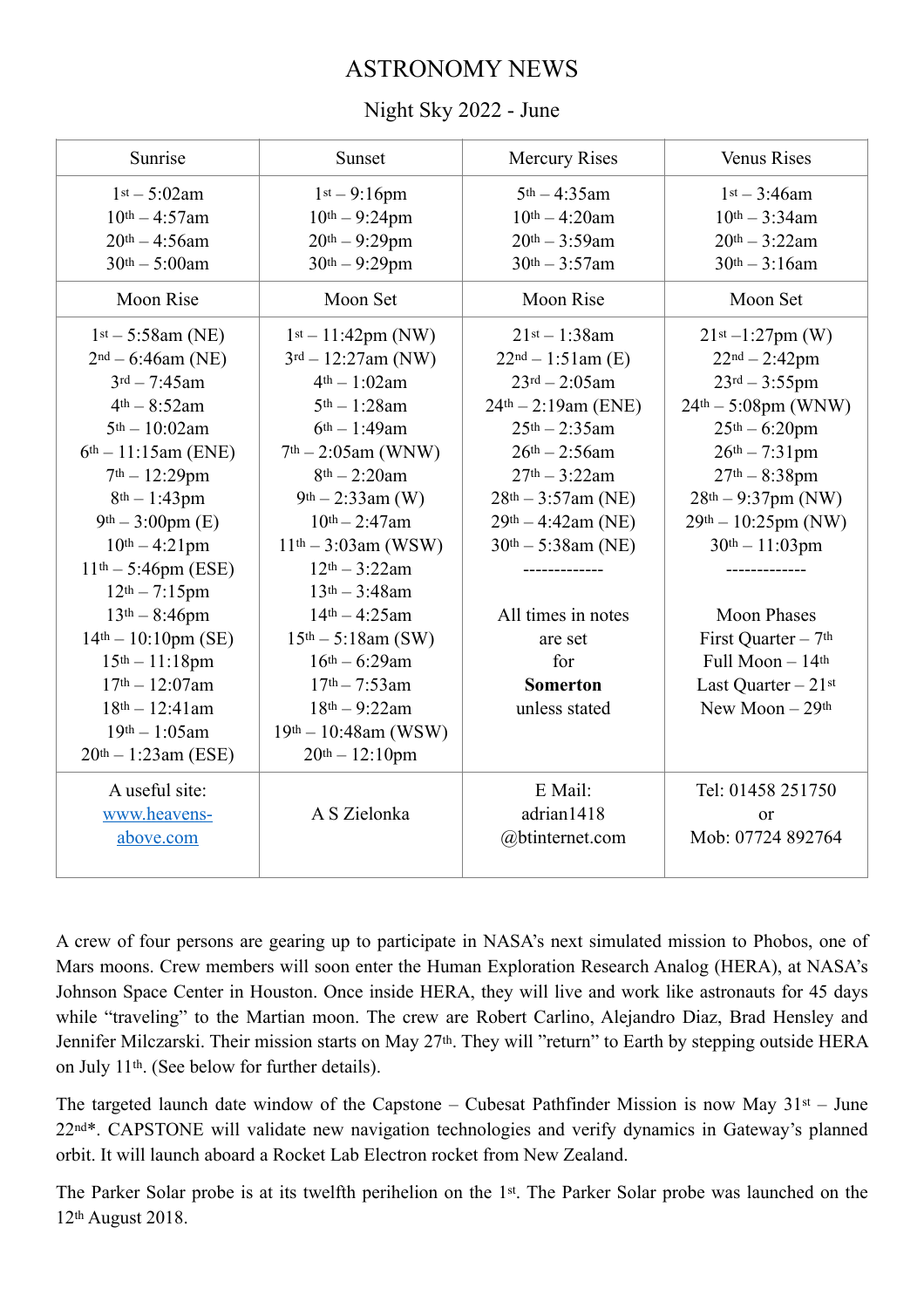There is a close conjunction of the asteroid Ceres (8.8 mag) and the Moon on the 1st. At 10:00pm Ceres is just ½ a degree to the upper right of the thin crescent Moon low in WNW. (For further information on this or others listed please see the "Asteroid" section in the website above).

On the 1st at 10:30pm the star Mebsuta (3 mag) in Gemini is 3 degrees to the left of the thin crescent Moon and ¾ of a degree above.

The Moon is at apogee (406,192km) on the 2nd at 2:14am. At 11:00pm the star Pollux (1.1 mag) in Gemini is 5 degrees from the crescent Moon with the star Upsilon Geminorum (4 mag) midway between them.

On the 3rd at 11:00pm the Pleiades star cluster is 7 degrees to the left of the crescent Moon.

At 11:00pm on the 4th the Pleiades star cluster is 6½ degrees to the lower right of the crescent Moon.

From the  $5<sup>th</sup> - 10<sup>th</sup>$  Ceres passes close to the star Mebsuta (3 mag) in Gemini. On the 8<sup>th</sup> at 10:00pm Ceres is just 1¾ degrees to the upper right of Mebsuta.

On the 5th at midnight the star Eta Leonis (3.4 mag) is just 2 degrees to the upper left of the crescent Moon.

At midnight on the 6<sup>th</sup> the star Rho Leonis (3.8 mag) is  $4\frac{1}{2}$  degrees below the crescent Moon and  $\frac{1}{2}$  a degree to the right.

On the 7<sup>th</sup> at 10:30pm the star Sigma Leonis (4 mag) is  $2\frac{1}{2}$  degrees below the Moon and  $1\frac{1}{2}$  degrees to the right.

At midnight on the 8<sup>th</sup> the star Zaniah (3.8 mag) in Virgo is 2 degrees to the lower left of the Moon.

On the 9th at midnight the star Theta Virginis (4.3 mag) is ¾ of a degree to the left of the Moon.

From the 10<sup>th</sup> – 14<sup>th</sup> Venus passes close to Uranus. On the 12<sup>th</sup> at 4:15am Uranus is 1<sup>1</sup>/<sub>2</sub> degrees above Venus and less than ½ a degree to the left.

At midnight on the 10th the star Kappa Virginis (4.1 mag) is 3¼ degrees to the left of the Moon and 2 degrees above.

On the 11<sup>th</sup> at 11:00pm the star Zubenelgenubi (2.7 mag) in Libra is just  $\frac{1}{2}$  a degree above the Moon.

At midnight on the 12th the star Dschubba (2.2 mag) in Scorpius is 2 degrees to the left of the Moon and ½ a degree below.

On the 13th at midnight the star Antares is 6 degrees to the left of the Moon. The Moon is also 6 degrees from the star Theta Ophiuchi (3.2 mag) and midway between the two.

At midnight on the 14th the star Alnasl (2.9 mag) in Sagittarius is 3 degrees below the Moon.

The Moon is at perigee (357,432km) on the 15<sup>th</sup> at 12:24am. At midnight the star Nunki (2 mag) in Sagittarius is 4 degrees to the upper right of the Moon.

Mercury reaches maximum western elongation on the 16<sup>th</sup>.

On the 18th at 4:00am the star numbered 106039 in the Hipparcus Catalogue ID (4.5 mag) in Capricornus is ½ a degree below the Moon in the south. Saturn is 9 degrees above left of the Moon.

At 4:00am on the 19th Saturn is 8½ degrees to the right of the Moon and 4½ degrees above.

On the 20th at 4:00am the star Psi Aquarii (4.4 mag) is just above left of the Moon.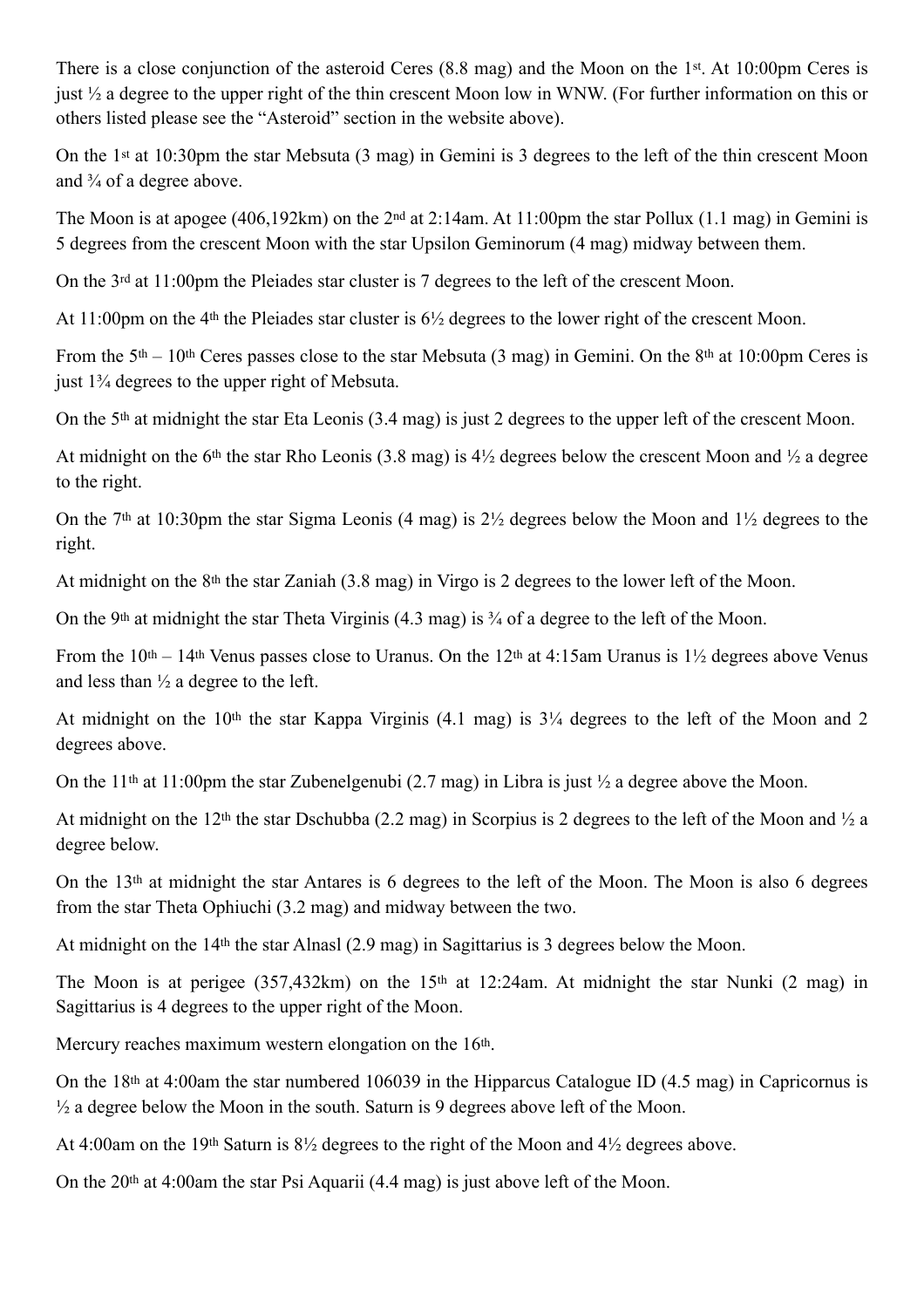At 4:00am on the 21st Jupiter is 7½ degrees to the upper left of the Moon. Neptune is 6 degrees to the upper right of the Moon.

On the 22nd at 4:00am Jupiter is 7 degrees above right of the Moon. Mars is 8 degrees to the left of the crescent Moon and ½ a degree above.

The second Mercury flyby of the Bepi Colombo mission to the planet occurs on the 23rd. Mercury's orbits insertion will be in December 2025.

At 4:00am on the 23rd Mars is 4½ degrees to the upper right of the crescent Moon.

An occultation of the planet Uranus by the Moon occurs on the 24th. This will only be visible from North and West Australia, Indonesia and Hawaii. At 4:00am Uranus is 9½ degrees to the left of the crescent Moon and 1¾ degrees below.

At 4:00am on the 25th Uranus is 3 degrees to the upper right of the crescent Moon. The Pleiades star cluster is 11 degrees to the left of the Moon. Venus is 6 degrees below the Pleiades.

On the 26th at 4:00am the Pleiades star cluster is 5 degrees above the crescent Moon. Venus is 2¼ degrees below the Moon and  $\frac{1}{2}$  a degree to the left.

At 4:15am on the 27th Mercury is 3¼ degrees below a thin crescent Moon low in the ENE.

On the 28th at 4:30am a very thin crescent Moon may be seen low in the north east. It will be 3 degrees above the horizon at 51.5 degrees azimuth.

The Moon is at apogee (406,580km) on the 29<sup>th</sup> at 7:09am.

At 10:15pm on the 30th a very thin crescent Moon will be seen low in the WNW. The Moon will be 5 degrees above the horizon at 303.5 degrees azimuth. The star Pollux (1.1 mag) is 5½ degrees to the right of the Moon and ½ a degree above.

\*= Dates and times are subject to change.

**News**: NASA's Perseverance rover has reached a big moment in its mission on Mars. On the 17th May the six-wheeled robot will begin the climb up an ancient delta feature in the crater where it landed. It will roll uphill, stopping every so often to examine rocks that look to have a best chance of retaining evidence of past life on the planet. On its way back down, Perseverance will collect some of these rocks, placing the samples at the base of the delta to be retrieved by later missions. The goal is to bring this material back to Earth in the 2030's for detailed inspection.

Launched on September 8th 2016, atop an Atlas-V rocket from Cape Canaveral, OSIRIS-REX reached Bennu in December 2018, and collected samples from the asteroid in October 2020. Now headed back to Earth aboard Osiris, the sample capsule will re-enter Earth's atmosphere on September 24th 2023, over the Air force's Utah Test and Training Range. Once this primary mission of NASA's OSIRIS-REX is complete, the spacecraft will head toward a new destination: near-Earth asteroid Apophis.

OSIRIS-REX isn't the only mission heading to a second target. The Japanese Hayabusa 2 mission will head to the asteroids 2001 AV43 in 2029 and 1998 KY26 in 2031, respectively, and Chang'e 5 orbiter headed to a new orbit after grabbing samples from the Moon. It will perform solar observations and possibly search for asteroids at the Sun-Earth Lagrange points.

## **NA|SA's Simulated Mission:**